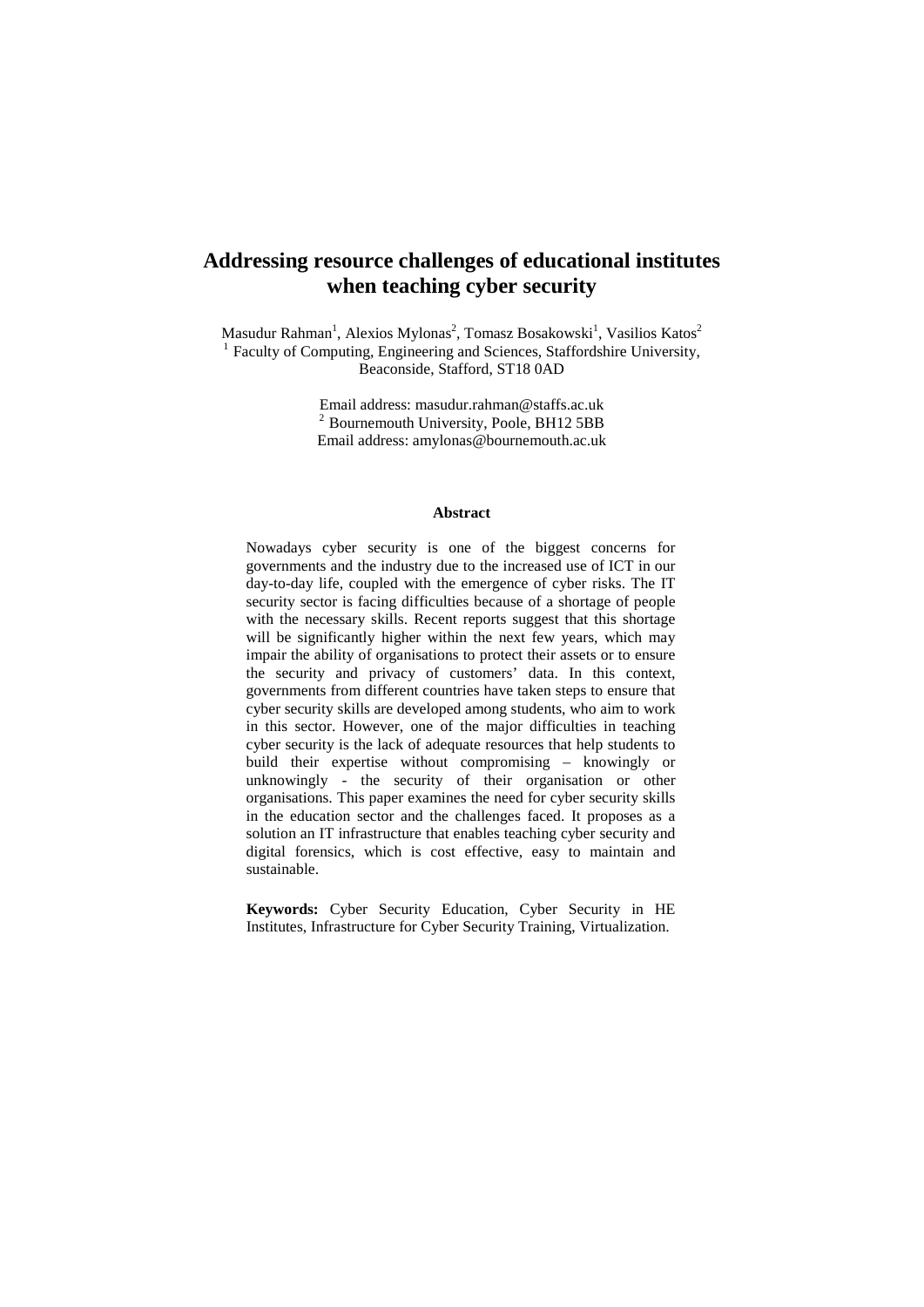## **1.0 Introduction**

Cyber security is one of the biggest concerns for IT infrastructures today. All organisations, including private and public companies, are working to have effective mechanisms in place to ensure the security of their infrastructure. Moreover, the utility infrastructures, which depend on IT in many ways, are also vulnerable to different types of cyber attacks. Developments in innovative security technologies are helping to fight against the threats, but lack of skills and expertise are a challenge in the fight against the cyber threats.

Research in Cyber Security is also challenging because of the lack of available resources. Dan Geer, CISO of In-Q-Tel, suggested that solving known problems is not research for cyber security but what the future problems would be – that the research for this sector [1]. Even though this statement is valid for all the researchers, it is critical for Cyber Security research. The US is considering Cyber as war fighting domain along with land, sea, space and air, as are many other nations across the world since this domain can dominate all other war fighting domains [2]. This also shows the importance of research in this area. Thousands of organisations across the world are becoming victims of the cyber attacks, identity theft and industrial espionage; yet critics argue this area lacks in research compared to the others.

Different researchers showed that the lack of resources is one of the key reasons behind many organisations becoming a victim of cyber threats while most of them are struggling to get the right skill sets to protect the organisation from them. With regards to the available infrastructure to train people, who can work in this sector, research has showed significant shortcomings as well. Firstly, not many experts are entering the teaching and training area for cyber security. Secondly, it is complicated to teach cyber security within the organisation's traditional IT infrastructure without risking the available services, as training requires the investigation of different exploitation mechanisms and identifying the potential solutions to secure the network.

This paper has investigated two surveys in relation to the lack of skilled people and adequate infrastructure for cyber security training. Findings of this research indicate the importance of adequate resources for cyber security training in Higher Education and how academia can play significant role to prepare students. This research has furthermore investigated the different styles of learning and the suitable style that can ensure the equal opportunity to learn in cyber security. It is crucial to have effective and efficient resources for all individuals to learn actively. We will propose an IT infrastructure to face these challenges, which could deliver cost effective, sustainable and effective solution for the University to teach Cyber Security and digital forensics.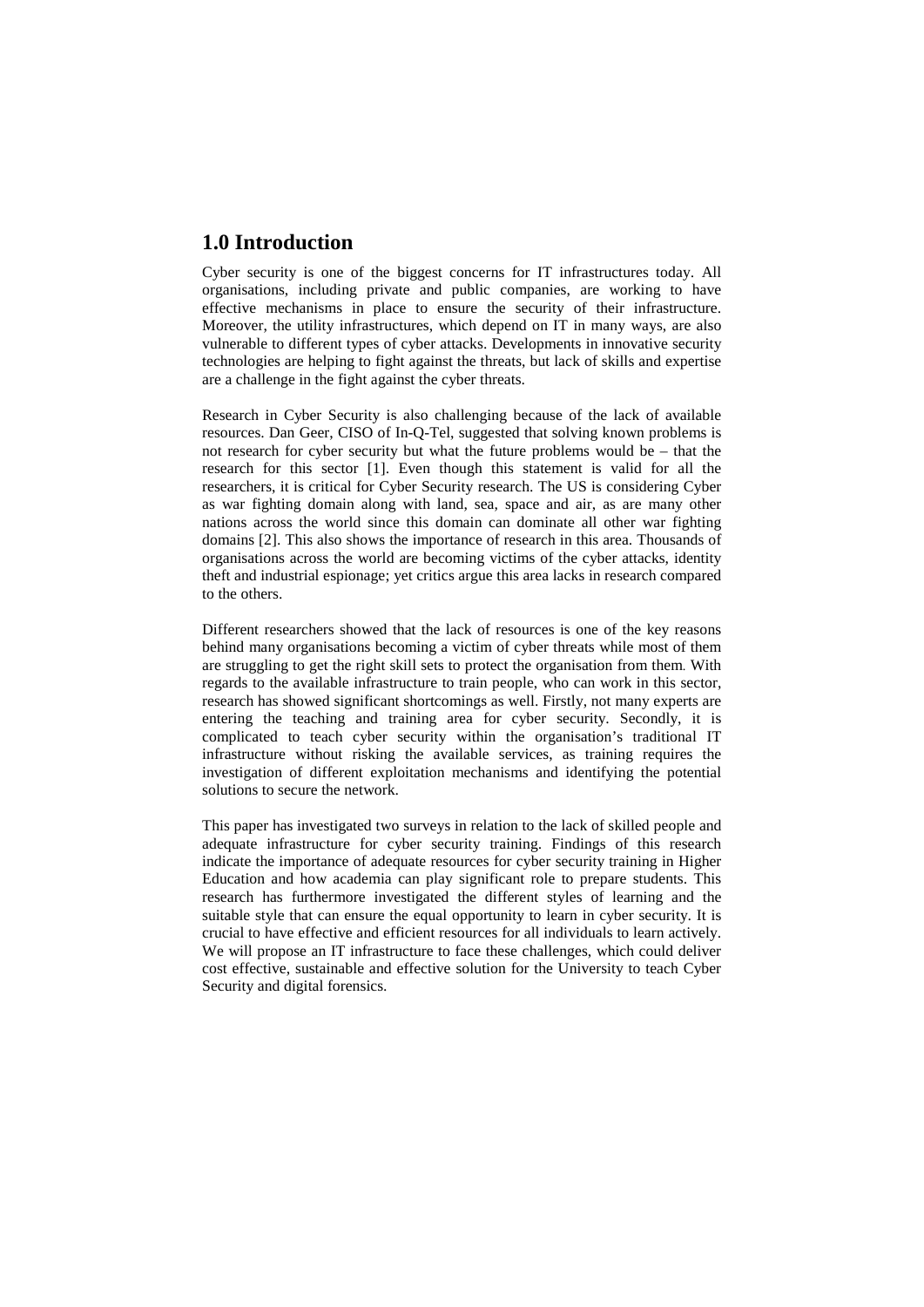## **2.0 Recent survey about the information security workforce around the world.**

The seventh annual global workforce survey revealed a number of interesting facts regarding cyber security issues and available skill sets to tackle those challenges [3]. The survey comprised almost 14000 information security professionals from different sized organisations from around the world. According to this survey, there will be a shortage of 1.5 million information security professionals worldwide by 2020. Because of lack of security professionals, almost half of the participant organisations said they might take up to seven days to correct any severe security incident within the organisation. Moreover, almost one fourth of the participants claimed they might take up to three weeks to correct a severe information security incident. According to this survey, the reasons behind the lack of security experts are differ considerably. Almost half of the participants believed the lack of insufficiently qualified personnel was the main reason behind this situation. However, the other half of the participants claimed that their organisation did not have the policy or procedure in place to tackle the security issues. Some other interesting findings from this survey are listed below:

- Vulnerabilities in applications, malware and mistakes in the configuration are three most important security concerns among the participants or the organisation. These also indicate mostly the lack of security experts within the organisation.
- In answer to the question about security readiness of the organisation compared to the previous three years, more than half of the participants responded that their organisation did not improve their ability in terms of readiness for security incidents, discovering security breach or recovery from potential security breach. This finding also raised the question "why", without having any clear answer to this.
- Even though the investment in security tools has increased compared to recent years, investment in training and education remains the same, which is still a huge challenge for this sector.
- Across the board, salaries for information security professional have been increased dramatically according to skills and expertise. Some experts suggested this as a direct result of skill shortage and an increased demand in this sector.
- Use of cloud computing has increased significantly and more than half of the participants were concerned about data security over the cloud. However, no evidence has been found about the majority of the organisation whether they have arranged any expertise to look after the security issues in cloud or not.

Information provided by this survey clarifies the shortage of and need of security experts, where implementing suitable teaching and learning strategy for security related modules would be able to contribute to deal with this issue worldwide. In the next section, we will be exploring different aspects of teaching, different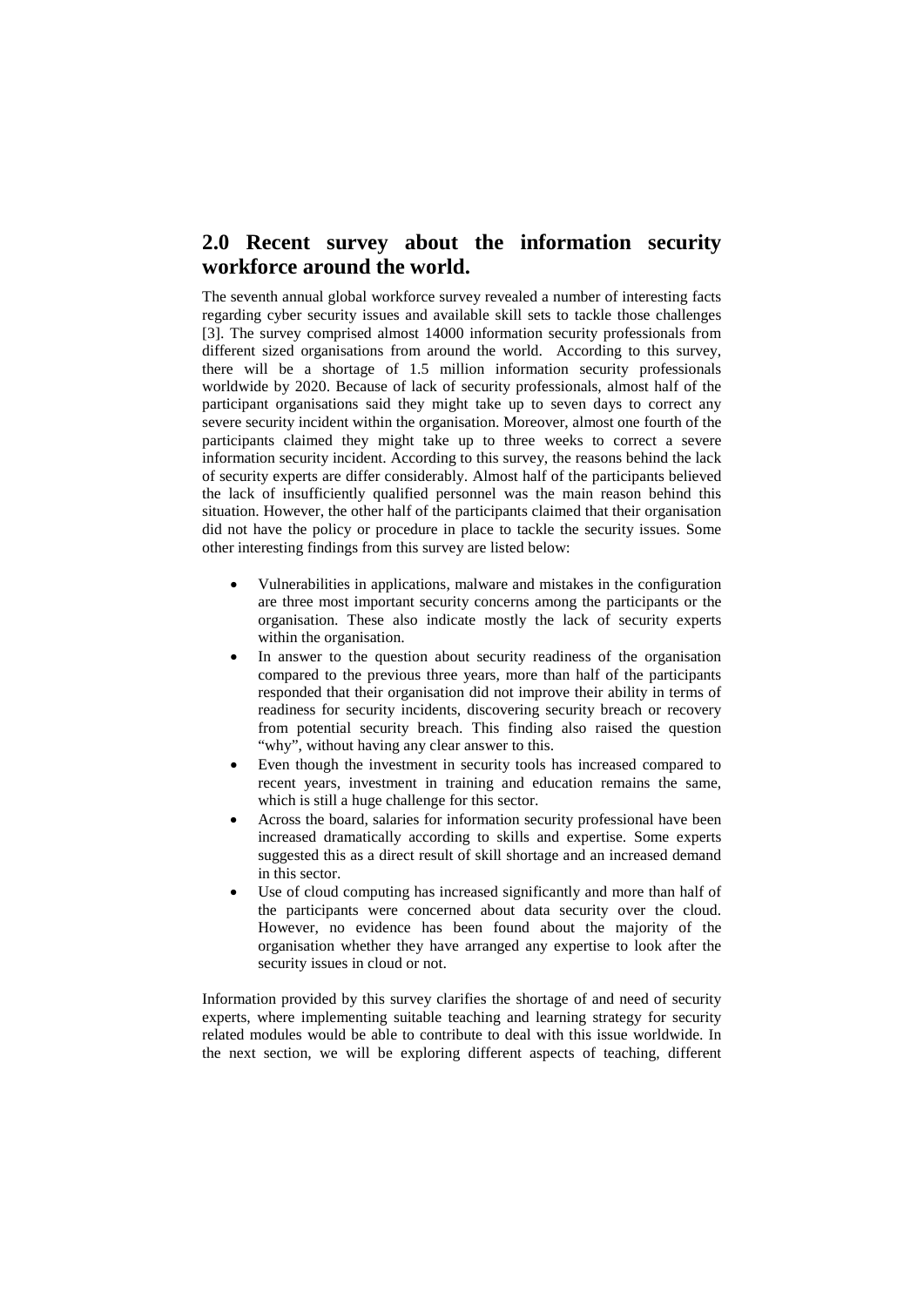learning styles and to adopt a suitable teaching style for Cyber Security training in HE institutes.

## **3. Cyber Security in Higher Education: How the Students Learn Better?**

In recent years, governments from different countries have taken a number of different steps to encourage educational institutes to promote courses for cyber security and digital forensics to deal with the growing needs of security experts [4]. Emphasis has been given in all aspects of cyber security training, that includes developing skills for vulnerability analysis, threat analysis, penetration testing, network security, ethical hacking or digital forensics. Each of these topics requires a high degree of practical activities along with the traditional lectures to provide a better learning experience for the individual student. Some academics suggested that a traditional lecture session with a demonstration of an activity could be more effective for students' learning instead of having a traditional lecture session only. For example, while teaching botnet for Cyber Security, creating an infrastructure for a bot network along with an explanation of different components and effectiveness would have a better impact on an individual's learning rather than explaining botnet alone.

A 6<sup>th</sup> Century BC Chinese philosopher, Lao Tzus said, " If you tell me, I will listen. If you show me, I will see. If you let me experience, I will learn"; which has been proved in many years for students who have different learning styles. Cyber security is an applied field, where practical activities will allow the students to learn theories and to explore the applied techniques that are used by the attackers. Martin and Felix [5] argued that using "offensive techniques" for teaching cyber security in combination with "defensive techniques" might provide the best opportunity for the learners to gain valuable skill sets, which is required for the information security sector. By offensive technique, the author means to give the learner an opportunity to attack target machines by using different tools and techniques. At the same time, the author suggested allowing individuals to implement protective mechanisms to protect the IT infrastructures against the attacks, which are known as defensive technique". Furthermore, educational experts have suggested adopting suitable teaching and learning approaches based on individual needs, which offer positive engagement for individual student.

Anzai and Simon [6] explained that learning takes place when students are actively engaged in "doing things", which is also known as "active learning". Many educational researches have shown that having the opportunity to interact with and experience something increased the effectiveness of teaching and learning sessions to develop the individual's skills [7]. Kolb's famous learning theory also was based on "learner's experience", which is one of the most popular learning theories in the modern era [8]. Having the opportunities to be engaged with the learning process encourages the individual learner to take the responsibility of learning, to think critically to solve a given problem by developing skills.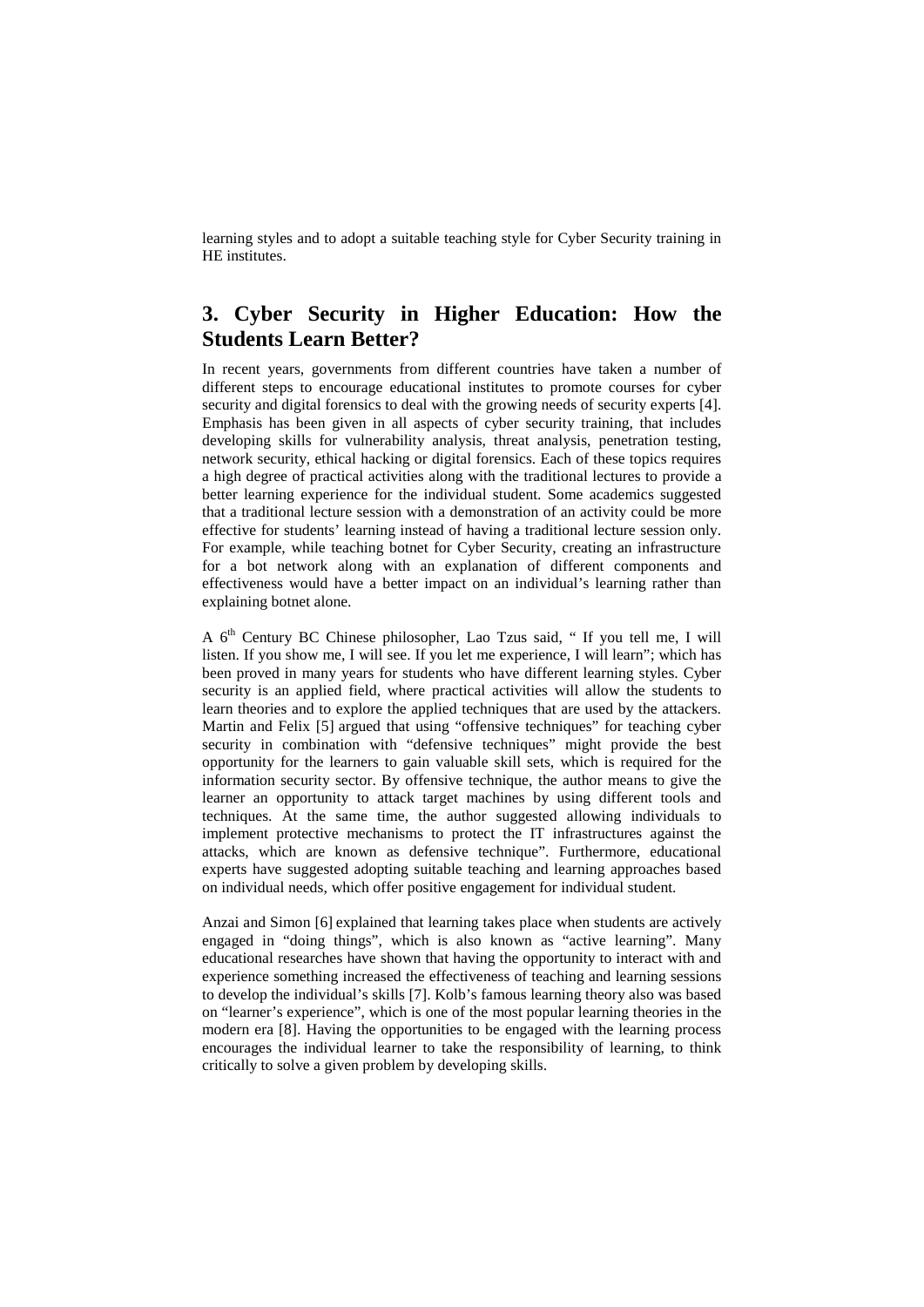It is important to engage the individual learner in the learning process and to do so it is also important to have an efficient infrastructure in place, which will not be a risk to the organisation's security. Research in Cyber Security is also important for teaching and learning. A recent survey was conducted on 48 Centres of Academic Excellence (CAE) in U.S.A by focusing on the ability of those research centres to adopt the changes towards cyber operation. Among the other criteria for this research, one of the key criteria was to identify "if there is research on offensive and responding cyber defence, if the research conducted steers towards counter attacks, including psychological and information operations" [9]. In response to this question, only 10.4% centres answered positively. This information could be vital for progressing Cyber Security in Higher Education sector as many experts believe the offensive techniques are the best way of delivering cyber security training and not many institutes have the efficient IT infrastructure to deliver this. However, it is important to note that this particular survey was limited in regards to the research progress, knowledge production and publication records [9]. But still this research can be used as an indication about the situation of many Higher Education Institutes as far as the cyber security courses are concerned.

## **4.0 Resource issues in HE institutes for Cyber Security training.**

The education sector in the UK is facing challenges in regards to the funding and increased pressure of delivering effective outcomes with limited resources. Delivering courses related to cyber security, cyber warfare, ethical hacking, digital forensic or cloud computing security requires a significant amount of resources for effective teaching and learning, which can met the demand of growing needs of security professionals. Many institutes in the UK and other parts of the world have a limited ability for teaching cyber security or researching in this area because of a lack of resources. The common issues HE institutes are facing in this regards include the followings:

**Security Issues:** Security is one of the main concerns for using attacking tools and techniques within the organisation, which can be classed as malware. Teaching cyber security or penetration testing demands of allowing learners to use tools and techniques which hackers might use to attack a real system. Without knowing these tools and techniques, learners will not be able to develop their skills or expertise, which will be invaluable to work in the IT security industry. However, allowing students to use many of these tools and techniques within the institute's own network can cause serious concerns about the security of the IT infrastructure. It is crucial for the institutes to make a justified balance between providing adequate teaching and learning resources by ensuring the security of the IT infrastructure.

**Infrastructure:** Expensive IT infrastructure is required in order to create a positive learning environment, where individual learners can explore the opportunities and challenges of IT security and digital forensics. Traditionally, client-server network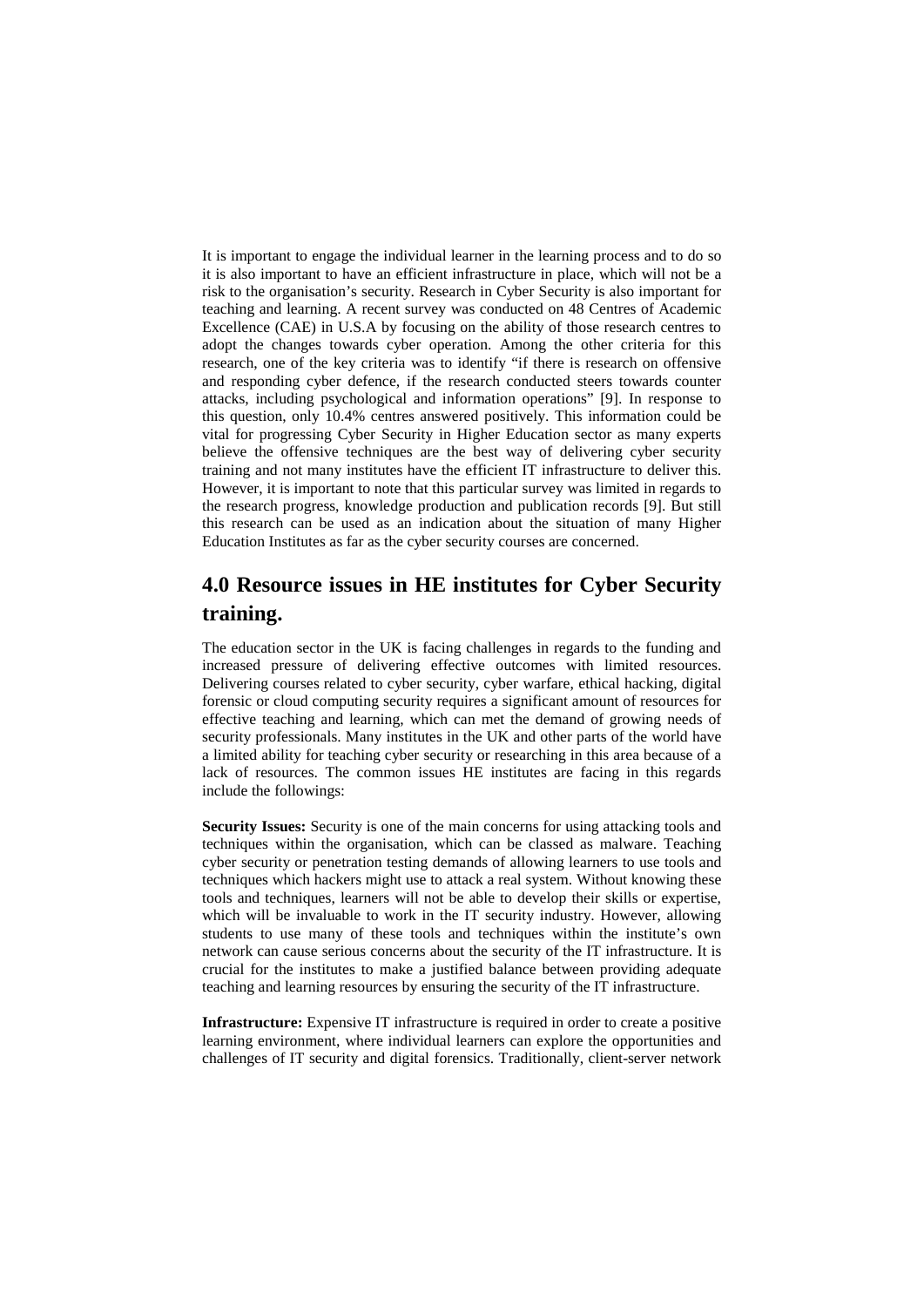has been used within educational institutes with strong access control for student's accounts. However, most HE institutes that teach IT security, have developed an isolated network for their security provision, giving greater control of doing practical activities within the organisation's IT infrastructure. Building an isolated network and relevant infrastructure is expensive considering the cost of the equipment, maintenance, electricity cost etc.

**Cloud Computing Environment:** Cloud computing is one of the most popular technologies of this century, which is growing fast and strong. Not only the cloud computing becoming popular with the normal users, but it has been used by many organisations because of the efficiency and cost effectiveness. Furthermore, the infrastructure of cloud computing has been used by the attackers for attacking different targets. Learning the Cloud Computing infrastructure, security vulnerabilities associated with this technology and the techniques to make cloud more secure is a vital skill that learners need to gain. Traditionally Cloud Computing infrastructure is complex in nature, as this involves many different networking devices and relevant software. Providing an infrastructure similar to the Cloud Computing environment for learners will offer greater opportunity to understand the security issues and protective mechanisms for the cloud environment. Having virtualisation and Cloud environment in place can also be used for the modules related to forensic investigation in Cloud or Virtualised IT environment.

**Lack of Experienced Trainers / Researchers in Higher Education Sector:** As mentioned earlier in the survey, Cyber Security is one of those areas, which is offering high salary and excellent career opportunities. On the other hand, working in the education sector is always challenging because of work pressure and comparatively low wages. Working as a lecturer requires many hours of preparation before each session. This profession also requires having additional time for preparing assessments, providing feedback on each assessment and other day-to-day responsibilities. Furthermore, lack of resources to deliver the teaching and learning sessions in an effective way, is a common frustration among many academics, who have industry experience of cyber security and would like to deliver the best for their students. Because of this complex nature of teaching profession, there is a shortage of experts who are passionate about working in the education sector to share their Cyber Security related experiences and expertise to prepare the next generation of workforce for this sector.

The next section will explain the IT infrastructure used by Staffordshire University and limitations of using such infrastructure for Cyber Security provision.

## **5.0 IT Infrastructure for Teaching Cyber Security or Digital Forensics at Staffordshire University**

Staffordshire University does have one dedicated IT lab to be used for cyber security and digital forensics modules. This lab comprises 21 computers connected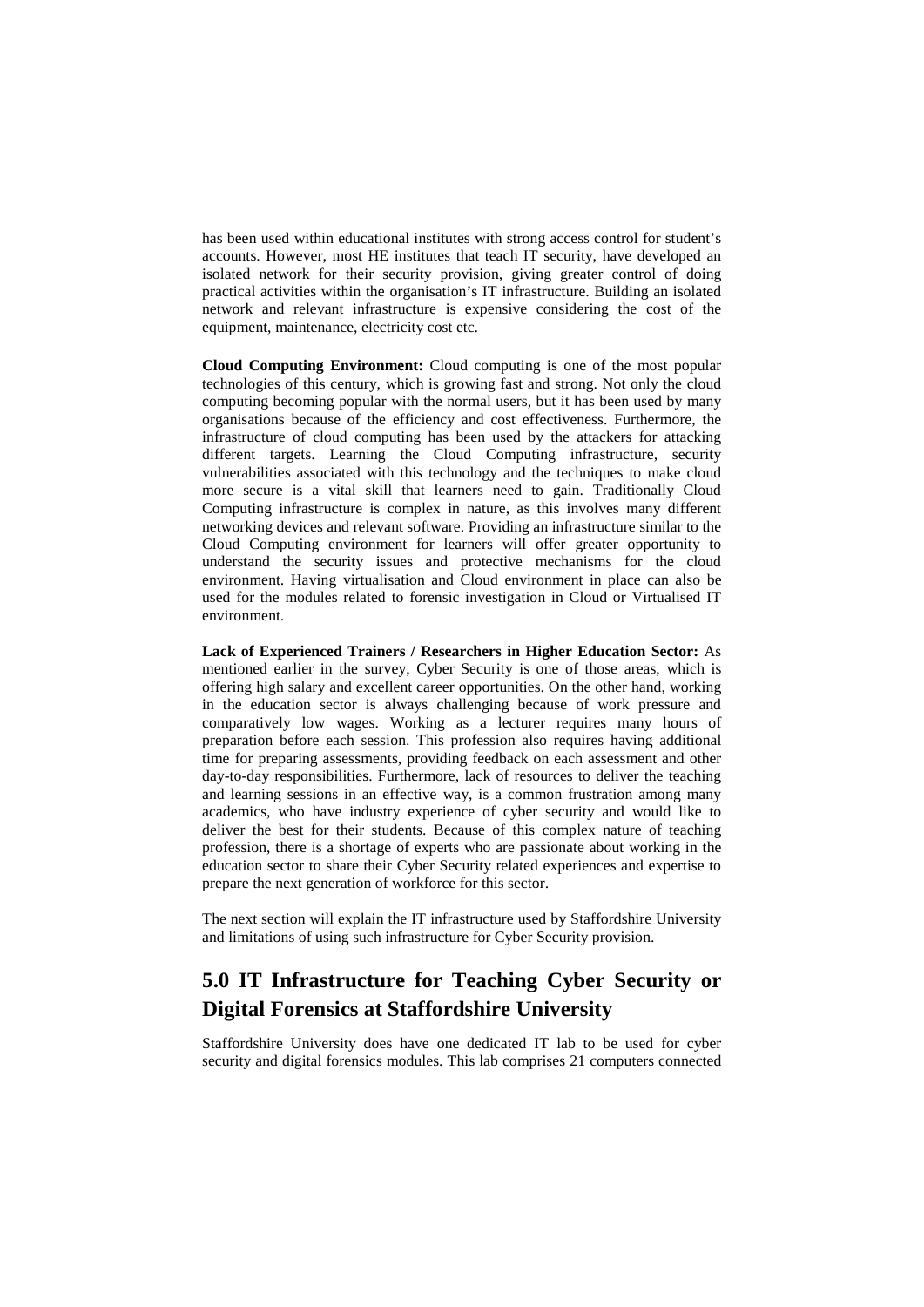to an isolated network. There are three servers, dedicated to the security provision only. One of these is used for the ethical hacking module for distance learning students via virtual machines (VM) and two others are used for the regular students.

Within this Cyber Security lab, there is one standard computer for per student. This standard image includes some basic software including Microsoft Office. Each of these machines also has the VMWare, which allows individual student to run Virtual Machines within local host machine. There are different Virtual Machine images in VMWare that includes Windows 8 and Kali Linux. Kali Linux are used for Ethical Hacking related modules while the Windows image has been used for Digital Forensics. The Windows image includes EnCasse, XRY and other forensic software. Furthermore, these VMs are not stored in local machines but in a server within the faculty. VM's activate by using a start-up scrip, what runs on the standard lab PC on the time of booting. Students have administrative access for the VM's where they can run different software. As the VM's are not connected to the Internet, the only way of obtaining files from the Internet is to use a memory stick by downloading the required files from the Internet and then connecting the memory stick with the VM. Moreover, there is a shared drive within the VM, which can be used by the students to save their work. Figure 1 shows the lab infrastructure at Staffordshire University for Ethical Hacking and Digital Forensics modules.



Figure 1 – Present setup for the workstations in Cyber Security lab.

With this infrastructure, lecturers are facing numerous challenges to deliver the practical sessions. Some of which are explained below: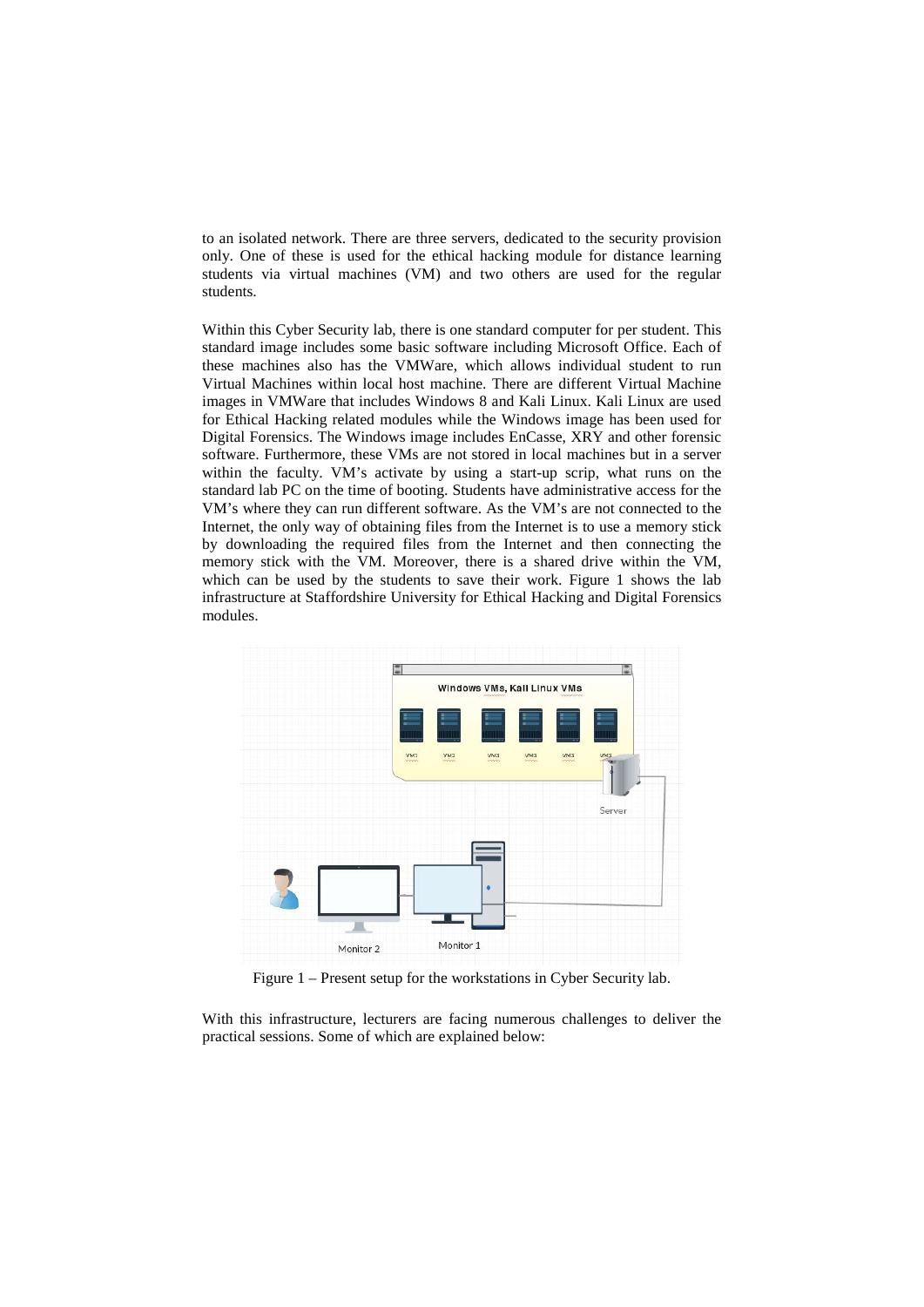- Virtual Machines, which loads on lab computers by running a start-up script, does not always run as it supposed to. The reason behind this issue is unknown. Restarting the computer normally runs the script and the VMs start working. But restarting a computer takes valuable time from the tutorial session and students fall behind other students when this problem happens.
- Student user accounts are limited for using the malicious tools, even for malware analysis, when they are using the lab computers. This is due to the security settings within the network. This disadvantages the individual when studying the latest security threats.
- VMs are not connected to the Internet; therefore students require downloading tools in the lab PC and when transferring them to the VMs. This process is time consuming and on many occasions complicated.
- There are few target VMs within the network, which has a standard image. However, students do not have the opportunity to work on any network level security issues. They can only target one individual VM for penetration testing or limited ethical hacking.
- The target VMs are stored within one physical server, which does not have any virtual network defined for individual students. These target machines have general vulnerabilities and the IP addresses are normally given to the students where anyone can target any of these VMs. There is no sub-network or predefined network within this VM environment (Figure 2).



Figure 2: VMware ESXi Based Infrastructure for Target Virtual Machines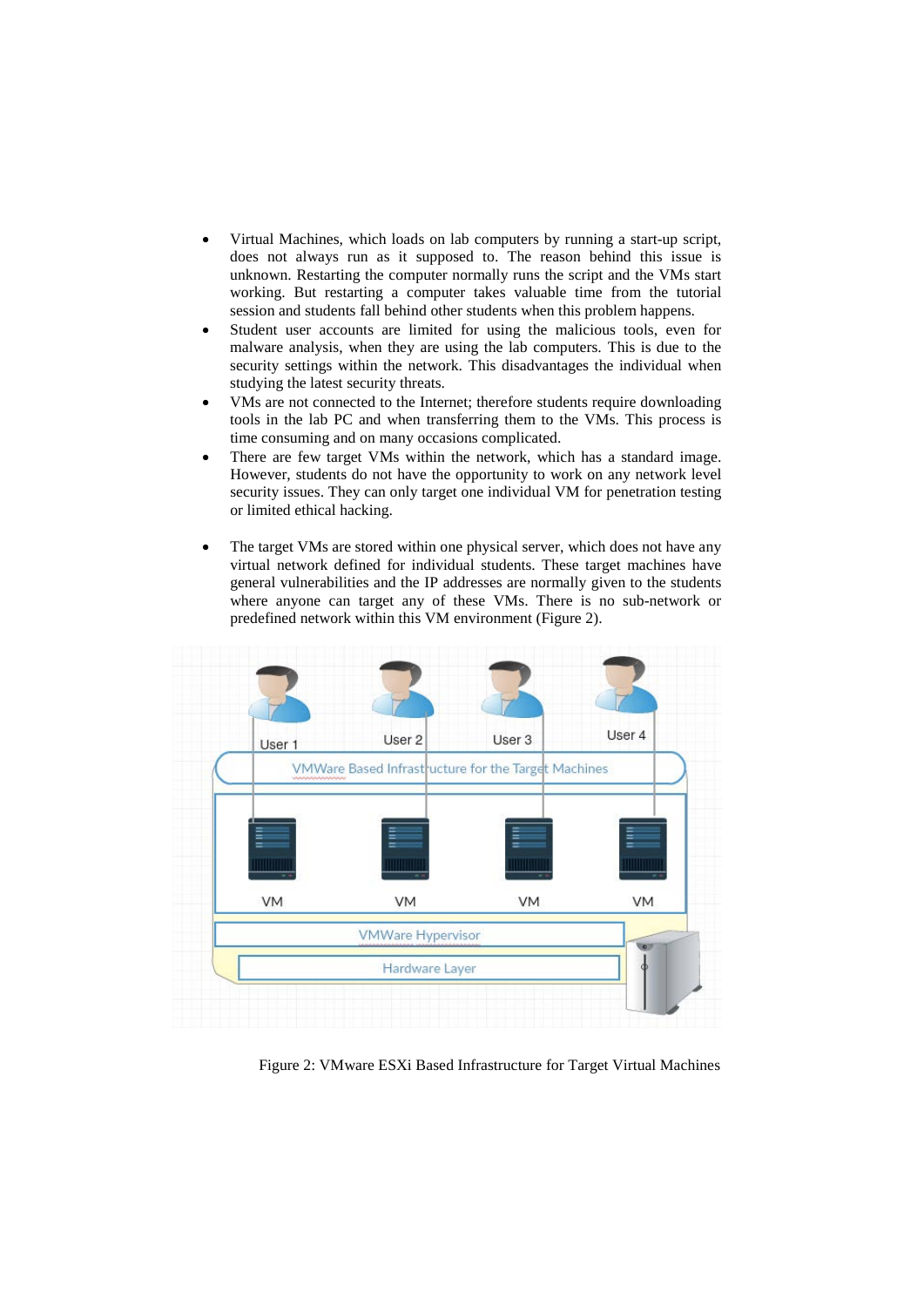- Present IT infrastructure of this lab offers limited access rights for the students as they mainly use a desktop computer mainly, which is connected to the server. Even though the access control rules for the students are quite flexible compared to the other IT labs in the University, still this comes as an obstacle to conduct many different tests.
- Maintenance of lab PCs are time consuming as well such as setting up the lab for the first time. IT support use standard image for lab PCs. However, deploying that image on a computer takes time and it is often difficult to reimage the computer in a timely manner because of the packed scheduled time for classes.
- To use certain Forensic Investigation tools like EnCase, students require high processing power in lab PCs. A significant amount of capital investment is required to develop such a lab, which will only have a few years of lifetime with high electricity cost, maintenance cost and a considerable carbon footprint.

In the next section, we will propose a potential solution to overcome the issues addressed above for teaching cyber security.

# **6.0 Proposed System – Zero Client and Hypervisor Based IT Infrastructure**

To provide a better learning experience for all individuals, we suggest using zero clients in the lab along with existing desktop terminals by using KVM switch. This KVM switch will allow the students to use two computers by sharing the same keyboard, mouse and monitors. Zero clients will be used as a terminal and will be using VMs for the Operating System. Actual data processing will take place within the Virtual Machine. The proposed system will have the zero client – virtual server based network, where students will be accessing their own virtual network within Hypervisor by using zero clients (figure 3).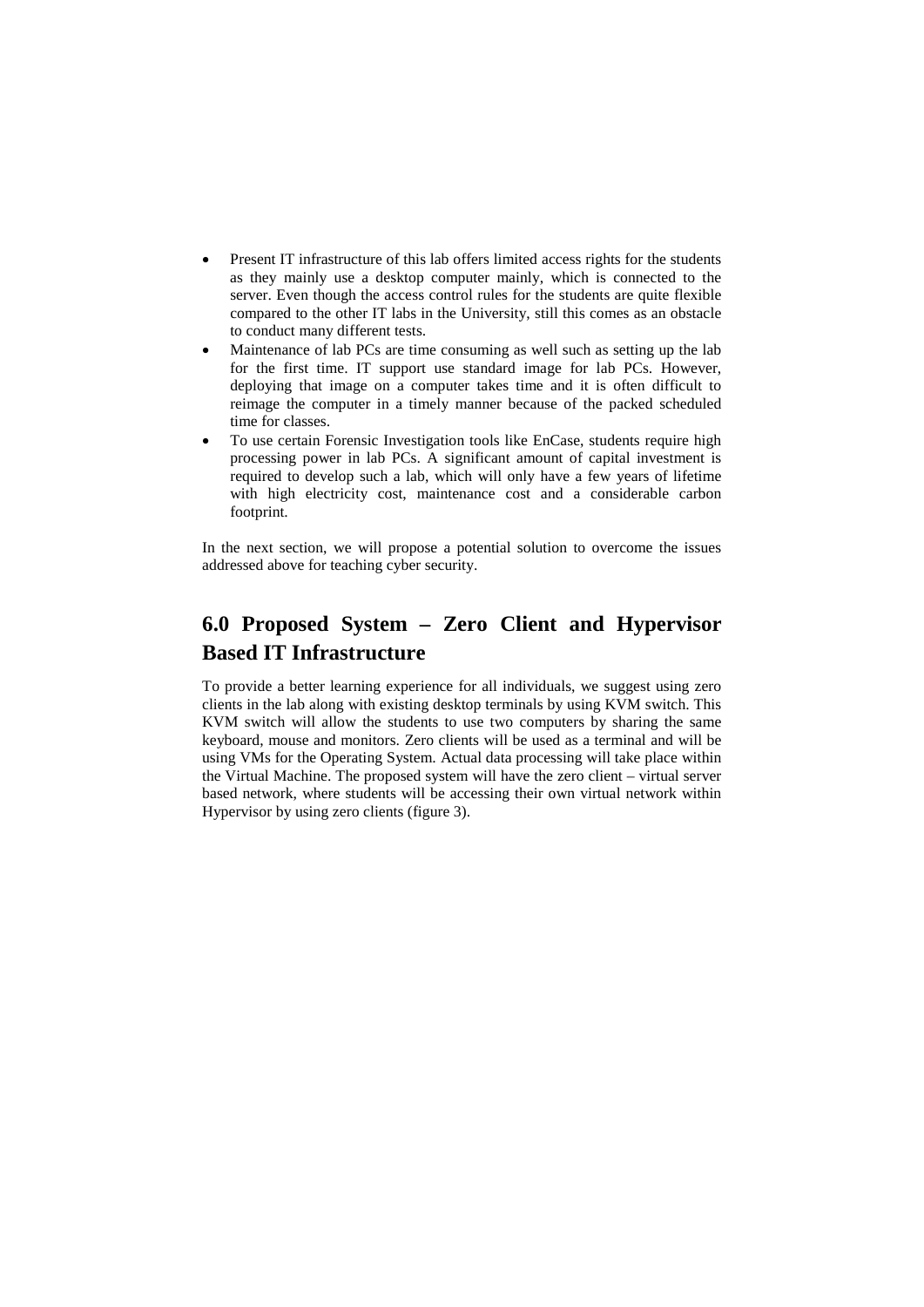

Figure 3: Workstation for the students with Zero Client and Desktop PC, sharing same I/O devices by using KVM switch.

Servers will be built on VMware ESXi, where operating systems of the virtual machine will be chosen according to the need. For the Ethical Hacking module, individual students will have their own set of VMs, which they will be accessing by using zero clients. For each student, there will be an allocated virtual network, which will have an attacking machine, target machines and basic network infrastructure (Figure 4).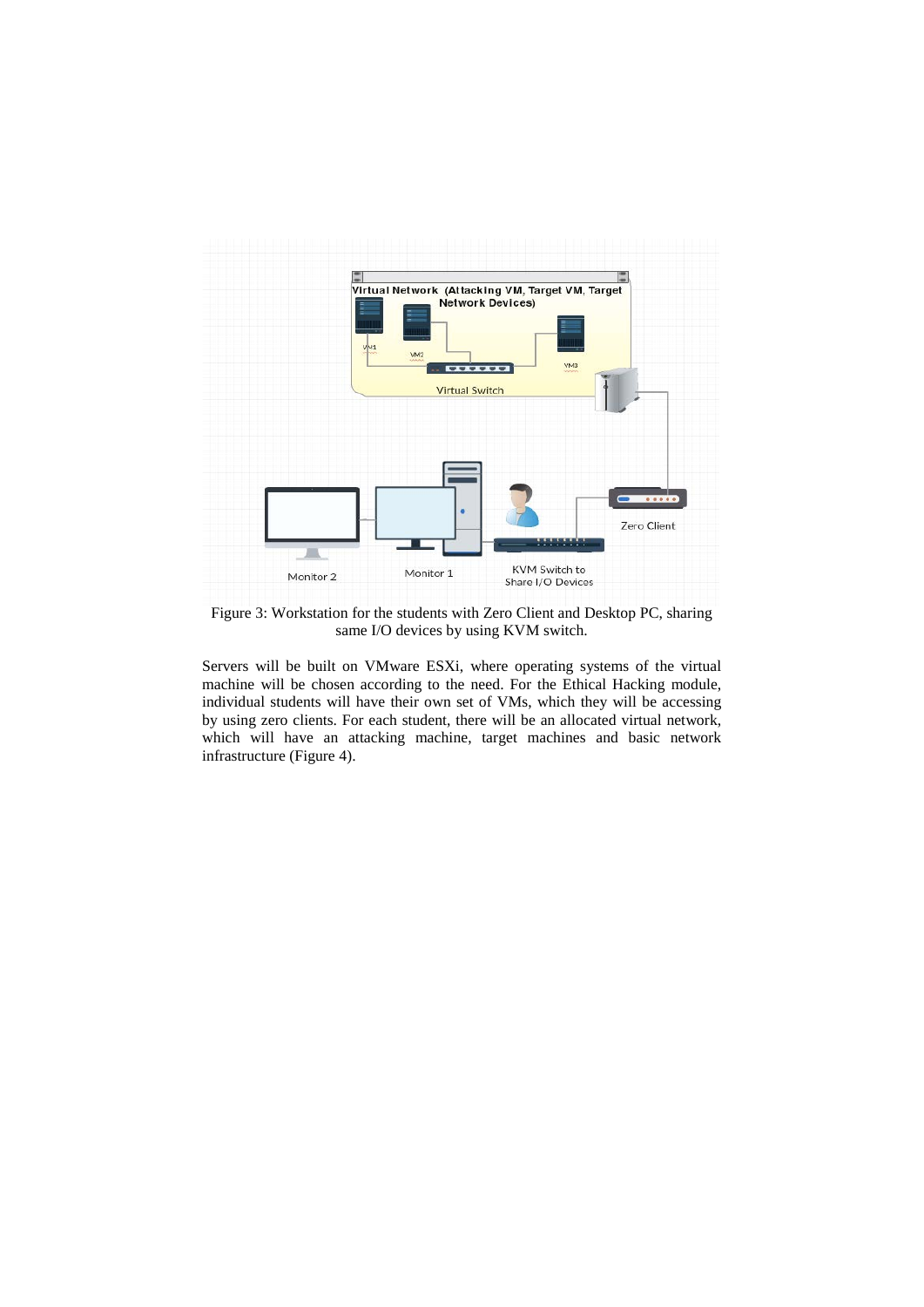

Figure 4 – vCloud Director based virtual network for individual student.

## **7.0 Potential Benefits of using Zero Client - Hypervisor Based Infrastructure.**

Successful implementation of such infrastructure will allow the students to have greater flexibility and administrative access rights to explore the vulnerabilities, ability of using attacking tools and techniques for penetration testing of different types of hosts including network devices. Should a student successfully penetrate the target machine and destroy the VM, an image of that VM can be deployed remotely just within a few minutes without interfering the teaching and learning sessions. This will also allow the individuals to learn how to harden the hosts to protect against different types of attacks and check the effectiveness of implemented security mechanisms. Not only will the Cyber Security modules benefit from such type of network but this can also be used extensively to allow students to participate in Cyber Warfare or Forensic Investigation related modules.

Initial lab setup cost will be reasonable because of less expensive zero clients and KVM switches, what can be setup alongside the existing network. There is evidence that shows different organisations have deployed zero clients and successfully reduced the maintenance cost of IT infrastructure and carbon footprint significantly. The proposed system also will be based on a typical environment for the Cloud Computing infrastructure by using VMWare ESXi and private cloud technology. Different organisations have adopted thin clients and cloud computing based networks in recent years because of the cost effectiveness and ability to offer additional security. In the long term, this project will allow us to explore the opportunities of using thin or zero clients in a wider context within HE institutes considering low carbon footprint, cost and energy efficiency, sustainability and less maintenance cost. Implementing this technology will also allow the institute to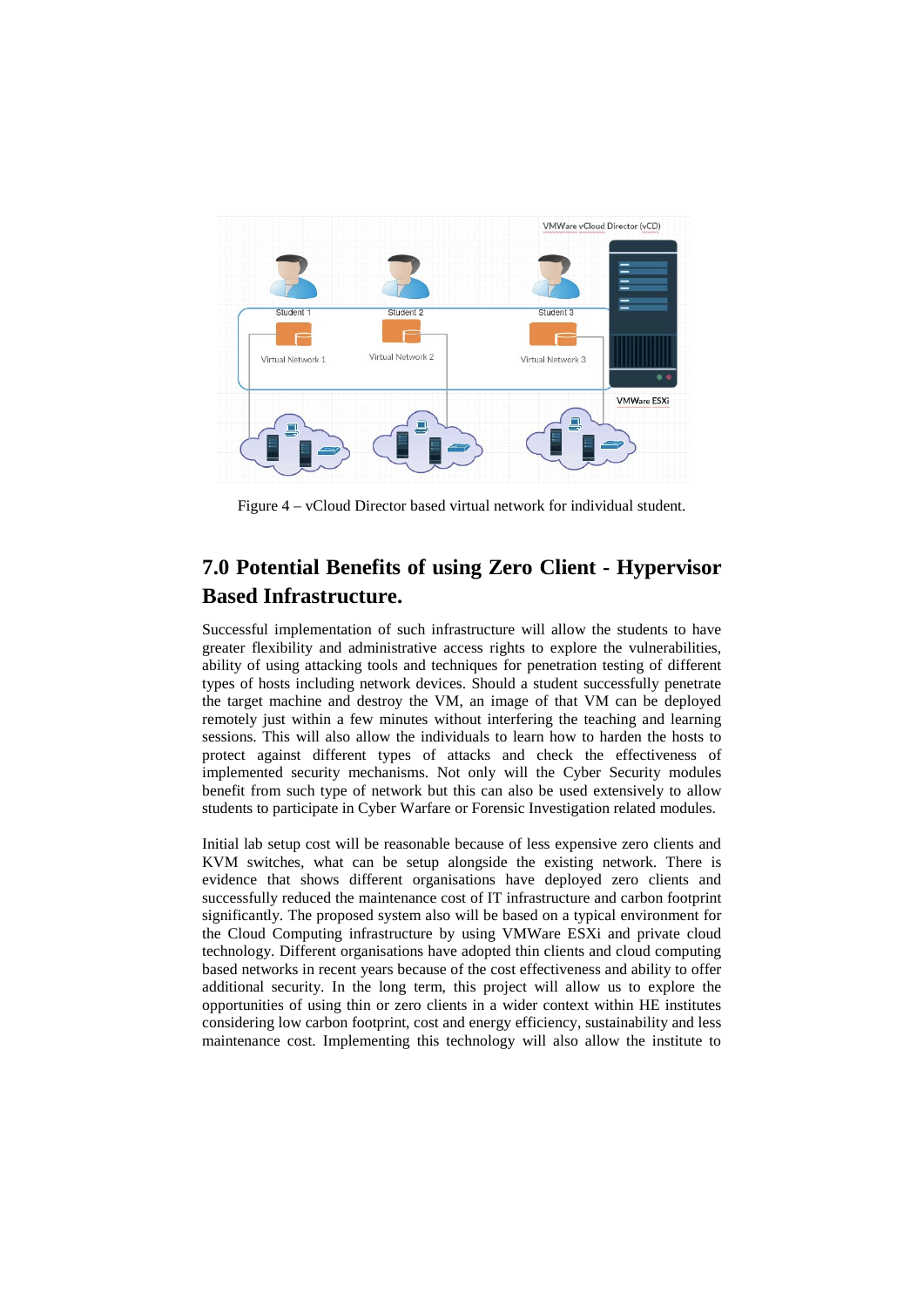have greater control and security over user's data and have an effective mechanism in place against the malware infection or other cyber attacks.

#### **8.0 Plan for future development**

As a result of a successful bid for a research grant, necessary funds have been secured to create a model for such IT infrastructure for teaching and learning Cyber Security. Three zero clients from different models have been received along with the KVM switches and other required items. One Dell PowerEdge server with VMware ESXi Hypervisor will be used for this research. This equipment will be used to create a model of the proposed network and will be used by the students. Initially this network will be entirely isolated and will not be connected to the Internet. Different learning activities will take place by using this virtual environment after implementing vCloud Director. Developed infrastructure will also be used for the assessment for Ethical Hacking modules where individual students need to submit a portfolio of penetration testing.

It is important to record and analyse the issues as well as the effectiveness of such a network on individuals learning; therefore different evaluation forms will be designed and developed which will be used to record the findings. Students will also be providing their opinion about using such networks for learning the tools and techniques for Cyber Security. Furthermore the electricity consumption will be recorded and compared with the traditional network used by present infrastructure to analyse the potential environmental impact of such infrastructure. It has also been planned to arrange a small scale "hackathon" by using this infrastructure once students are confident about their skills of penetration testing or securing a network. If implemented as planned, a hackathon will be suitable to do "stress testing" for such virtual environment. Such competition will also be used as "offensive techniques" for teaching the Cyber Security. Researchers, including myself, will be using this infrastructure to research the security issues of a private cloud network.